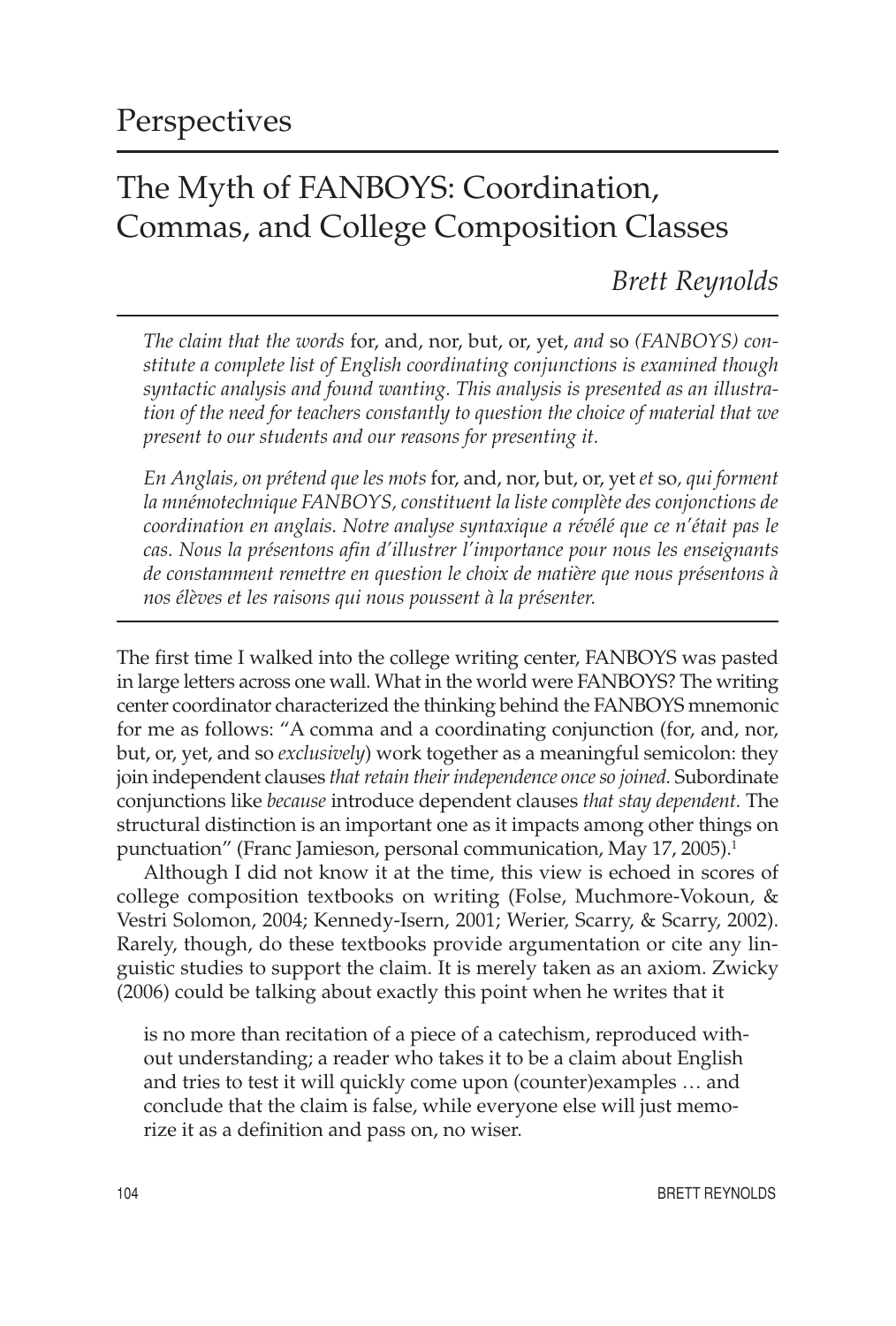This is the issue that I address here: the credulity with which linguistic claims are so often accepted or even embraced and the lack of any educational value behind how they are taught. I begin by arguing that FANBOYS as articulated above is a myth. Myths are fictions created to deal simply with a difficult and confusing world. They are shared by members of a certain community and to a certain extent identify that community. Myths can take on great import among the community of believers. Finally, they can serve a gatekeeping function, preserving power for those who know or "understand" the myths and denying those who do not. I think FANBOYS qualifies as a myth under each of these characteristics, and I use this myth as a parable to nudge our thinking about various other linguistic prescriptions and descriptions (Nunberg, 1997).

## **The History of FANBOYS**

Teachers of grammar and writing often rely heavily on traditional analyses, and it may be the case that FANBOYS has gained credibility through a long and venerable history. Then again, maybe not. The earliest attestation I have found of the FANBOY (sans S) mnemonic is a 1951 book called *Learning to Write* (Smith, Paxton, & Meserve, 1951), and the wording there suggests that it was already widely used, whereas according to Hagen (2009), the first full FANBOYS attestation appears in a 1970 book entitled *Language Arts in the Elementary School: A Modern Linguistic Approach.*

There are, however, many lists. *Barron's 1001 Pitfalls in English Grammar* (Hopper & Craig, 1986) asserts, "the coordinating conjunctions are: and, but, or, nor, for, whereas, yet, so" (p. 6) (FANBOWYS). Brown (1953) claims, "The co-ordinating conjunctions are *and, or, for, but* and *nor* … *Then, yet, so, thus, therefore, consequently, moreover, however* and *nevertheless* are some common co-ordinating conjunctive adverbs" (pp. 182-183) (FANBO). *The Elements of Style* (Strunk, 1935) instructs us to place a comma before a conjunction introducing an independent clause. It then gives two examples—one with *and* and one with *but*—before continuing with the following prescript: "Two-part sentences of which the second member is introduced by *as* (in the sense of because), *for, or, nor,* and *while* (in the sense of and at the same time) likewise require a comma before the conjunction" (p. 4) (FANBOWA). Reed and Kellogg (1896) list *and, as well as, but, whereas, neither, nor,* and *or* (ANBOWNA). The most permissive list comes from *An English Grammar: For the Use of High School, Academy, and College Classes* (Baskerville & Sewell, 1895):

297. Coördinate [sic] conjunctions are of four kinds:

- (1) COPULATIVE, coupling or uniting words and expressions in the same line of thought; as and, also, as well as, moreover, etc.
- (2) ADVERSATIVE, connecting words and expressions that are opposite in thought; as but, yet, still, however, while, only, etc.

TESL CANADA JOURNAL/*REVUE TESL DU CANADA* 105 VOL. 29, NO 1, WINTER 2011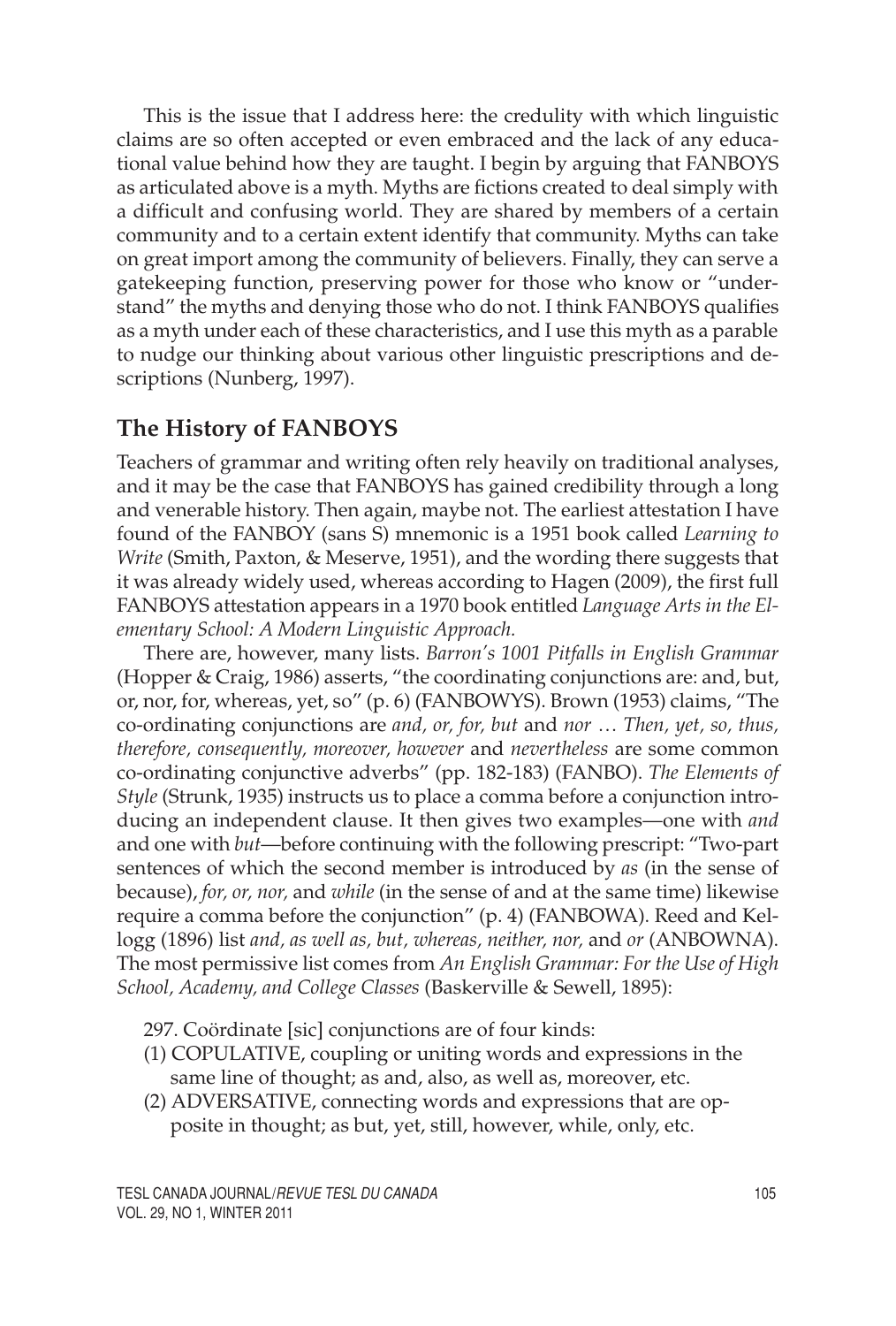- (3) CAUSAL, introducing a reason or cause. The chief ones are, for, therefore, hence, then.
- (4) ALTERNATIVE, expressing a choice, usually between two things. They are or, either, else, nor, neither, whether." (WHETSTONE WHAM BOY FAN) (p. 194)

Clearly, then, no historical consensus supports FANBOYS as the only "coordinating conjunctions." So which version is right? Which do I teach my students? We need to apply some syntactic analysis to discover the answers.

## **Lack of Coherence in FANBOYS**

Perhaps the place to start is with the three words that seem to be common to all lists: *and, or, but*. These three are also considered prototypical<sup>2</sup> coordinators by most modern comprehensive grammars including *The Oxford English Grammar* (Greenbaum, 1996), *The Cambridge Grammar of the English Language* (Huddleston & Pullum, 2002), and *The Longman Grammar of Spoken and Written English* (Biber, Johansson, Leech, Conrad, & Finegan, 1999).3 These three words share a number of properties. In particular, they (a) cannot occur contiguously; (b) are not subject to modification; (c) can conjoin constituents of all sizes from word, to phrase, to clause; and (d) link coordinates that are typically commutative.

It is worthwhile to consider which of these properties apply to *for, yet*, and *so*. The first property to examine is the inability of coordinators to appear contiguously. Here *yet* and *so* differ from core coordinators in that they can be paired with them. Consider the examples in 1.

- 1. a. *\*He went along, and but he felt uncertain.*
	- b. *He went along, and yet he felt uncertain.*
	- c. *He went along, and so he felt uncertain.*

A second characteristic is that coordinators do not head phrases of any sort, which means that they cannot be modified. A noun phrase (NP), for example, can consist of an isolated noun, but it can also take an attributive modifier as in the NP *happy days,* where *happy* modifies *days.* In this respect, *so*, which can be modified by *just,* differs from the core coordinators.

Next, consider the property of being able to coordinate a wide range of constituents such as clauses, verb phrases (VPs), noun phrases, and adjectives. Each FANBOYS word can join clauses, but *for, so,* and *yet* are limited to specific clause types. Declarative content clauses, for example, can be conjoined by the core coordinators *yet* and *so*, but not *for.*

- 2. a. *We hope (that) they change the law again so (that) they'll have a chance for freedom* (Davies, 2008).4
	- b. *\*We hope (that) they change the law for (that) they'll have a chance for freedom.*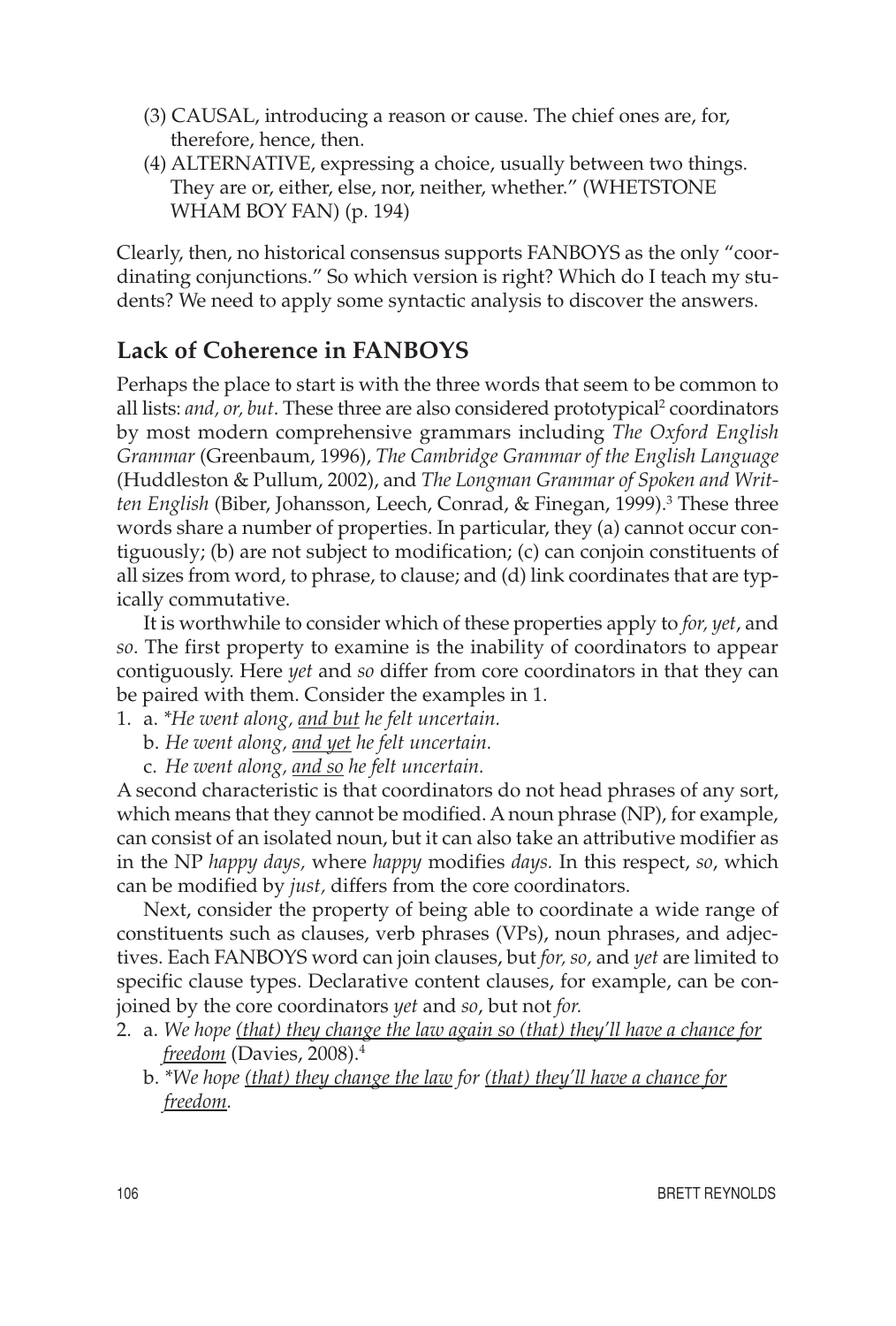c. *He wished (that) his first marriage had never ended, yet (that) his second had occurred.* (Davies, 2008)

Conjunction of closed interrogative content clauses such as *whether they're really interested* is similarly not achieved with *for, so*, and *yet*. Nor can these words join comparative clauses like *than it used to be*. Below the clausal level, *for* conjoins nothing at all, and although *yet* and *so* can join VPs and adjective phrases (AdjPs), it is quite rare<sup>5</sup> for *so* to do so.

- 3. a. *I found a Target that is easier to get to, so went there by bus last night.* (VPs) (Lori, 2008)
	- b. *Both are new so relatively untested.* (AdjPs) (PeterBr, 2007)

Of the non-core members, *yet* is the most flexible, being able to join relative clauses, adverb phrases (AdvPs), and NPs:

- 4. a. *other units that haven't even been identified yet that are engaged in combat in Iraq* (Davies, 2008)
	- b. *clad sloppily yet stylishly in a blue checked shirt, khakis and Chuck Taylor All-Stars* (Davies, 2008)
	- c. *She gave a name yet not her surname.*

The final property that we consider is that of coordinates being commutative. It is often possible to transpose the coordinates without changing the overall meaning. The same often holds for *yet*, but with *so* and *for* commutation is never possible.

- 5. a. *I live in London and I go to Western. = I go to Western and I live in London.*
	- b. *I live in London so I go to Western.* ≠ *I go to Western so I live in London.*
	- c. *I live in London for I go to Western.* ≠ *I go to Western for I live in London.*

Admittedly, other characteristic properties of coordinators are shared by some or all of the words in question (*for, yet,* and *so*, as well as other words and phrases, see below). Despite such overlap, *so* and *for* share few of the properties and are much more like prepositions with clausal complements (Huddleston, Payne, & Peterson, 2002). And *yet* has much more in common with connective adverbs such as *however*, the main difference being that the position of *yet* (in the contrastive sense) is fixed clause initially, unlike most adverbs:

- 6. a. *… I, therefore, need to buy some milk.*
	- b. *\*… I, yet, need to buy some milk.*

In short, FANBOYS includes a number of marginal and noncoordinators better analyzed as adverbs or prepositions contrary to the claim that they are all coordinators.

## **Lack of Exhaustiveness in FANBOYS**

Not only is the status of FANBOYS as a coherent set challenged by lack of homogeneity, it fails too in terms of exhaustiveness. Recall that the claim with regard to FANBOYS is that they *exclusively* and in conjunction with a comma work as a meaningful semicolon. In fact, other markers can work either in-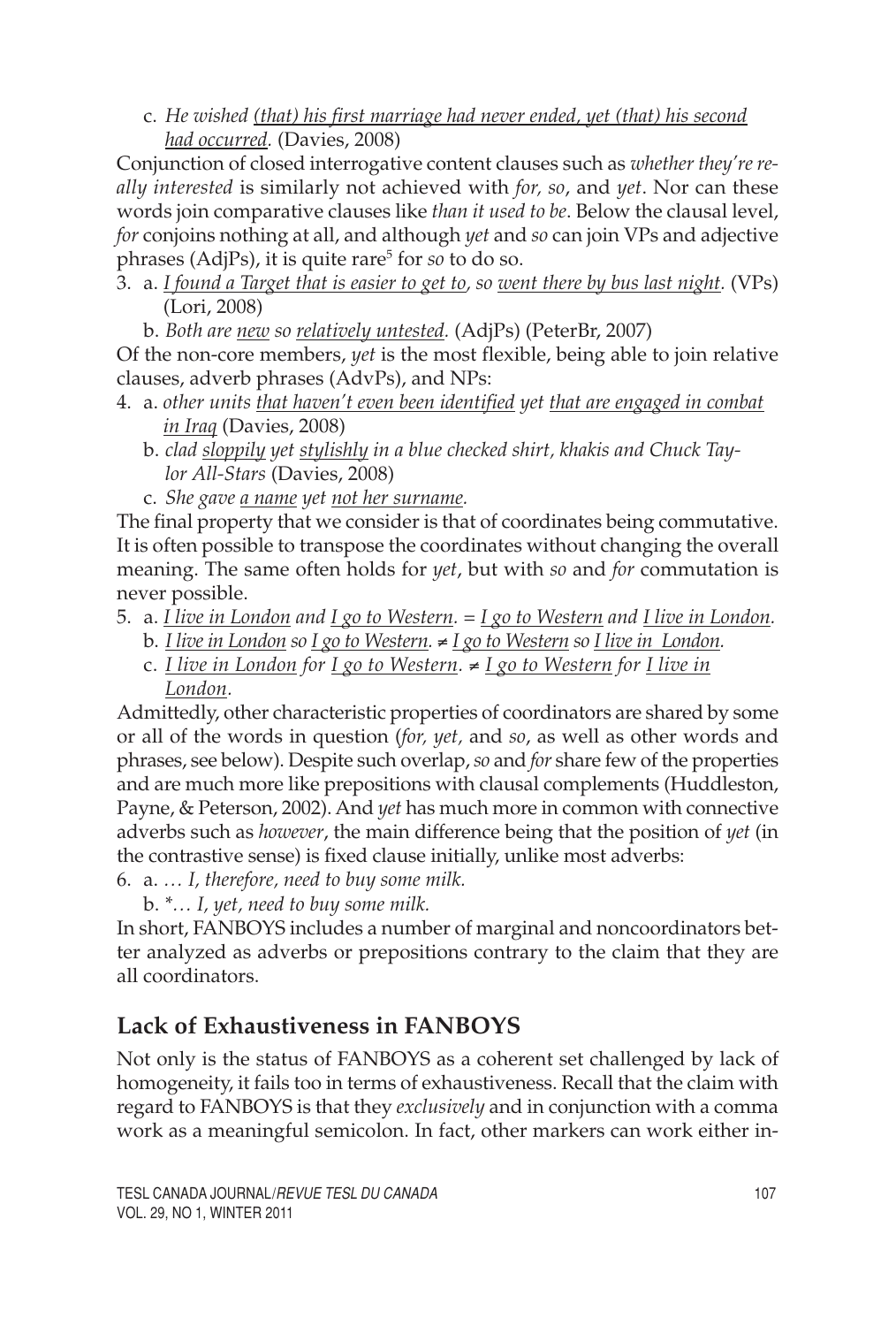dividually or with a comma to coordinate clauses, although as with *for, so*, and *yet,* these are not prototypical members of the coordinator class. Rather than attempt an exhaustive list, I give a number of examples. These are underlined in 7 below. Huddleston et al. (2002) state that these are all well established in English grammar, but college writing teachers may object to some on stylistic grounds.

- 7. a. *Not only was she late, she was also unprepared.*
	- b. *She means what she says as well as says what she means.*
	- c. *He was lazy plus he smoked.*
	- d. *I had hoped to see her, only she wasn't home.*
	- e. *First select file, then click OK.*
	- f. *Some people love broccoli, others hate it.*

Thus contrary to the claims, FANBOYS are neither homogeneous nor exhaustive, and as such do not form a logical set.

### **The Comma Requirement**

A second problem with the myth is the claim that "a comma and a co-ordinating conjunction … join independent clauses." In practice, this often means that students are told that they *must* use a comma with FANBOYS, and some teachers deduct marks for missing commas. I suppose it could be justified as a stylistic deviation, but several heavy punctuation styles use such commas regularly, and some lighter styles do not (Nunberg, Briscoe, & Huddleston, 2002). Meyer (1987), in a statistical study of a sub-corpus of the Brown corpus, found that the use of commas varied significantly in clausal coordination. In particular, he found that whereas 87% of the instances of *and* in such situations were preceded by a comma, the incidence was only 64% for *or.*<sup>6</sup>

In a cursory examination of college textbooks, I found numerous instances of clausal coordination with a coordinator, but no comma. A few examples are listed in 8.

- 8. a. *To wash a person's back if they cannot sit forward, and to wash people's buttocks, you need to turn them on their side and you may require assistance to do this.* (DeLaune & Ladner, 2002, p. 115)
	- b. *There was little turnover in band personnel and players had more time to rehearse.* (Martin & Waters, 2005, p. 10)
	- c. *Field hollers were both a form of song and a means of communication; in half-sung, half-shouted language, the worker called for water or asked for help across large distances in the cotton fields.*<sup>7</sup> (p. 14)
	- d. *Was it an American culture that emphasizes health concerns? Or was it an equally American anxiety about litigation?* (Ebert, Griffin, & Starke, 2002, p. 60)
	- e. *Except for a few collections of transcriptions, the only tangible sources of information are diaries, letters, newspapers, and novels, as well as paintings and pictures—but these do not always depict African-American music clearly or reliably.* (Martin & Waters, p. 18)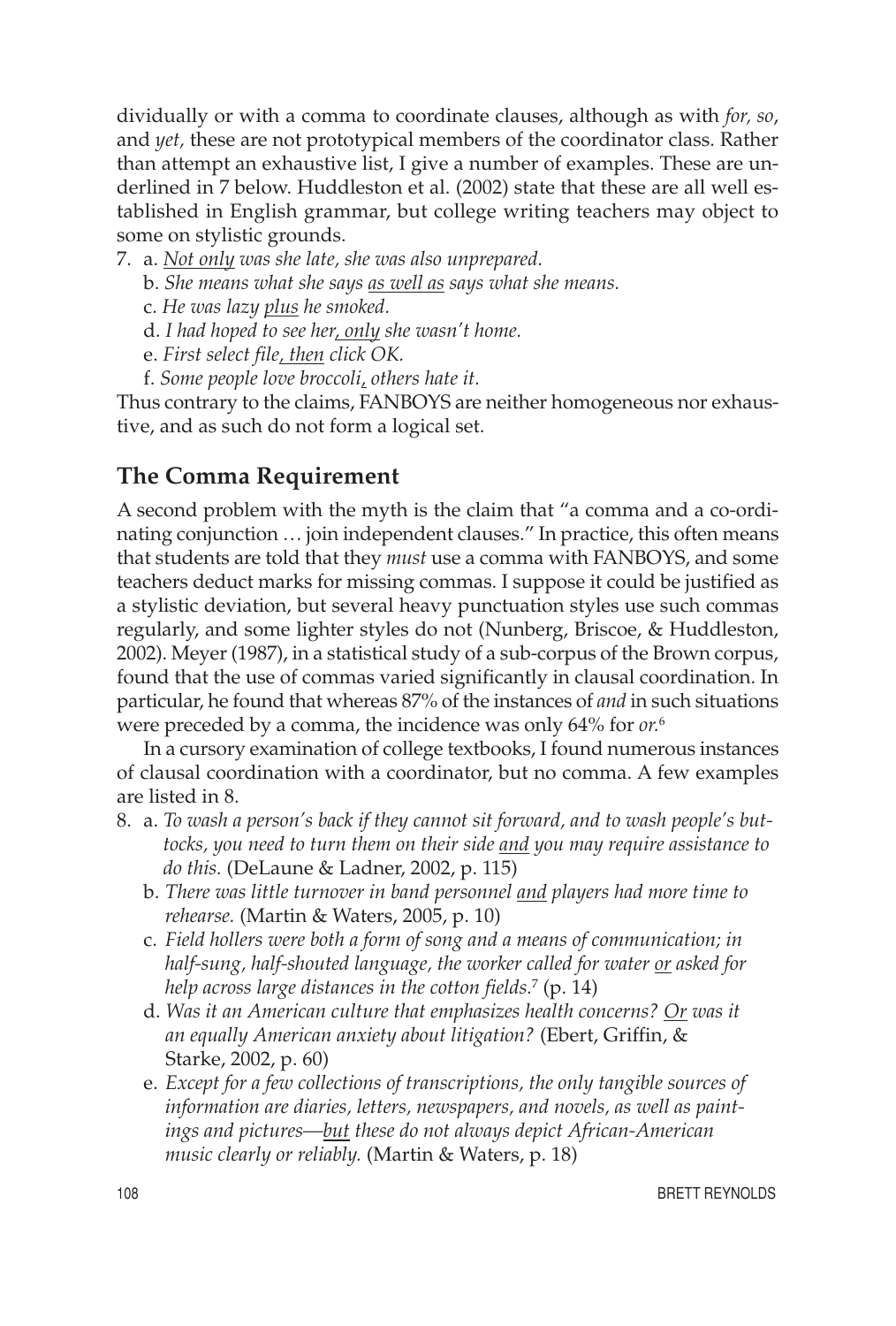When I asked a number of college teachers, not ESL or writing teachers, to comment on the grammaticality of the sentences in 7 and 8, none mentioned a need for a comma before the coordinator.<sup>8</sup>

Of course, many people favor these commas, and as Bayparktar, Say, and Akman (1998) write, "independent clauses joined by a coordinating conjunction, such as *and, or, but*, etc., may be separated by a comma, if there is a risk of misreading" (p. 36).<sup>9</sup> Yet there are instances of clausal coordination where a comma simply gets in the way, especially with relatively short coordinates, as in 9.

9. a. *Hurry, or we'll miss it.* b. *I came, and he left.*

#### **Discussion**

This leads to the question: What does teaching FANBOYS accomplish? Given the confusion among teachers between coordination and subordination, how can we expect students to tell the difference, and is it even relevant? How are students who have bought into the myth likely to deal with words such as *although*? Will they conclude that such words should *not* be preceded by a comma? Most importantly, if students are acculturated into the myth, will they be better writers? Will their other teachers or future employers notice a difference?

Where did this myth come from? Most probably, some influential author suggested that meaning might be clarified by the insertion of a comma before FANBOYS. Later, perhaps this was misremembered as a rule rather than as a rule of thumb. Alternatively, maybe the original formulation was closer to: Where a dependent clause is followed by a coordinator and a clause that could be either dependent or independent, a comma before the coordinator signals that the second clause is independent.<sup>10</sup> This very limited observation might then have been overgeneralized. Yet how one arrives at FANBOYS as a list of coordinators is difficult to imagine.

Whatever its origin, the myth seems to have become part of teacher lore and been propagated through other use and writing books, their authors copying slavishly from those who came before. The reason for its staying power, though, is clear: like any good myth, it gives the faithful a comfortingly simple handhold in a confusing world—in this case, that of composition. To paraphrase Knoblauch and Brannon (1984), it is extremely hard to teach students to be good writers; it is much easier to teach them the myth of FANBOYS.

I have found that many writing teachers, despite years of tertiary and postgraduate education, were unaware of the myth of FANBOYS until they began teaching college composition. Some have told me that this led to a certain amount of anxiety; how could they have missed this rule? But as they became acculturated into the college composition teaching culture, a few internalized the myth and now believe it to be both true and important for their students to learn.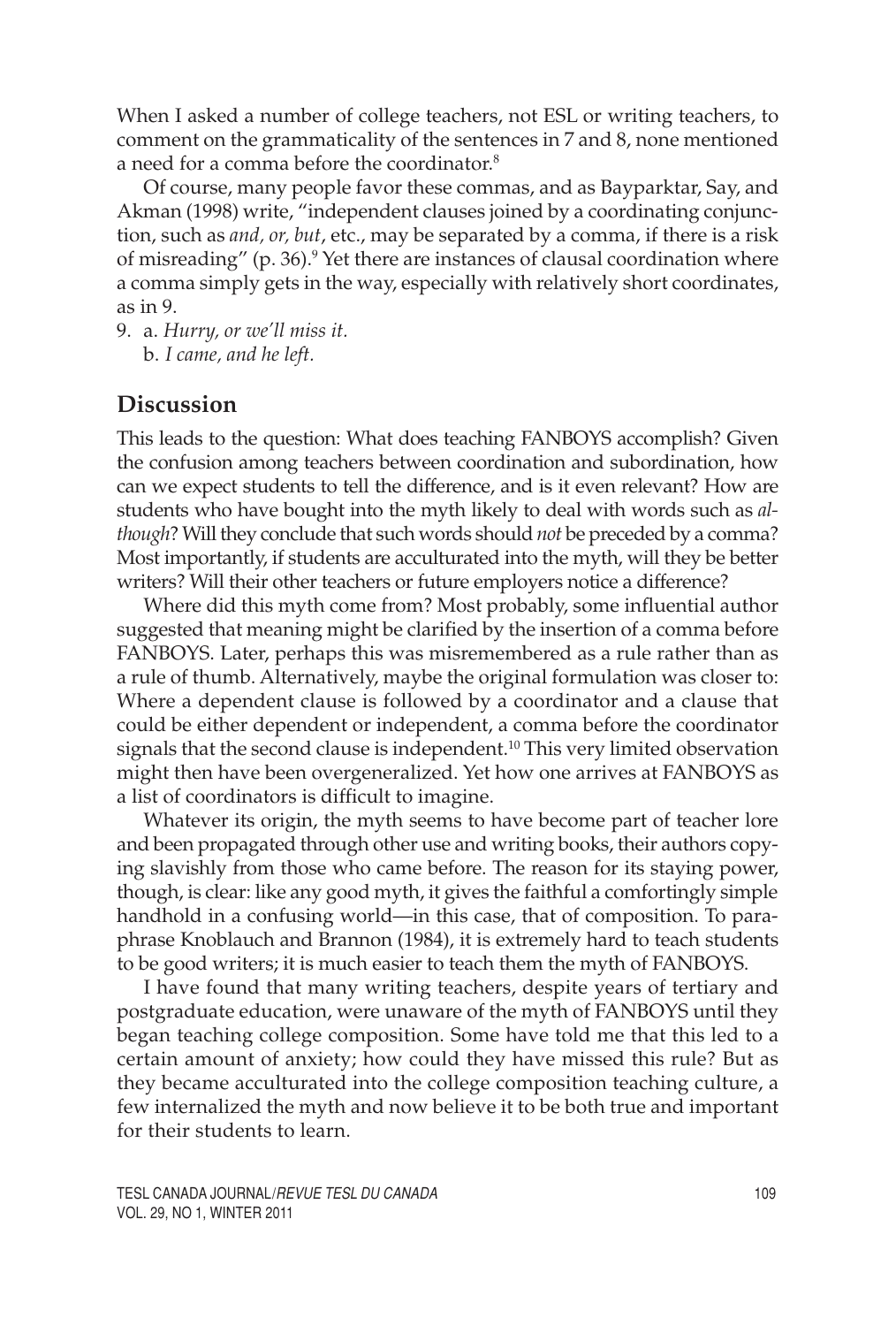#### **Conclusion**

Thus FANBOYS has taken on a mythical status far beyond its utility or basis in reality. College composition teachers are the intelligentsia (or priesthood) who know and control the myth, who propagate it to maintain the stability of the culture in which we have achieved a position of relative power, and who use it to impose conformity on the uninformed student laity.

However, it is not simply a matter of FANBOYS being used as a marker of acculturation that should trouble us. It is the lack of any real learning connected to "rules" of this sort. They are mere injunctions, exhortations—*do*! But more often *don't*!

*Really? Why? How?* These are questions too rarely pondered in such situations. But what if we brought to bear the tools of grammatical analysis, asking, What would happen if we were to move constituents around, to substitute another word, to put the clause in the passive voice, or to subordinate the whole thing? What could we learn by searching for published instances of the construction in question, by looking at frequencies and genres? What indeed? Perhaps by wondering, observing, and experimenting, perhaps then we could take these issues not as shibboleths to deny entrance to the unwashed, but as entrances that open onto possibilities of investigation, not as dogma to be swallowed whole, but as parables to be prodded and poked and considered as we struggle to find just the right way to compose our thoughts.

#### *Notes*

 $<sup>1</sup>$  This is not to imply that this is Jamieson's own understanding of coordination.</sup>

<sup>2</sup> "While central or prototypical cases of coordination and subordination are distinct, there is no clear boundary between the peripheries of the constructions" (Huddleston, Payne, & Peterson, 2002, p. 1289).

<sup>3</sup> All three grammars also view *nor* as a coordinator, but treat it somewhat differently given the syntactic changes it imposes on a sentence (subject-verb reversal) and its strong tendency to appear with *neither.*

 $4$ <sup>1</sup> The grammatical examples that follow have been extracted from the cited sources. The ungrammatical examples and parenthetical insertions are modifications thereof. Uncited examples are my own constructions.

<sup>5</sup> I could find no examples in the 425+-million-word *Corpus of Current American English* (Davies, 2008).

<sup>6</sup> This includes commas marking parenthetical insertions before the conjunction (e.g., *He got up, having heard the news, and went to the phone*).

<sup>7</sup> In the admittedly small corpus that was examined, no instances of *or*, with or without a comma, were found in which the subject was explicitly stated in the second clause. This raises the question of whether teaching the myth of FANBOYS promotes unnatural redundant inclusion of subjects in the second clause.

<sup>8</sup> They were, however, merciless in their condemnation. No sentence was entirely spared as adjectives such as *awkward, ambiguous*, and *incoherent* flew. Moral: if you ask somebody if something is wrong with a sentence, expect them to find something.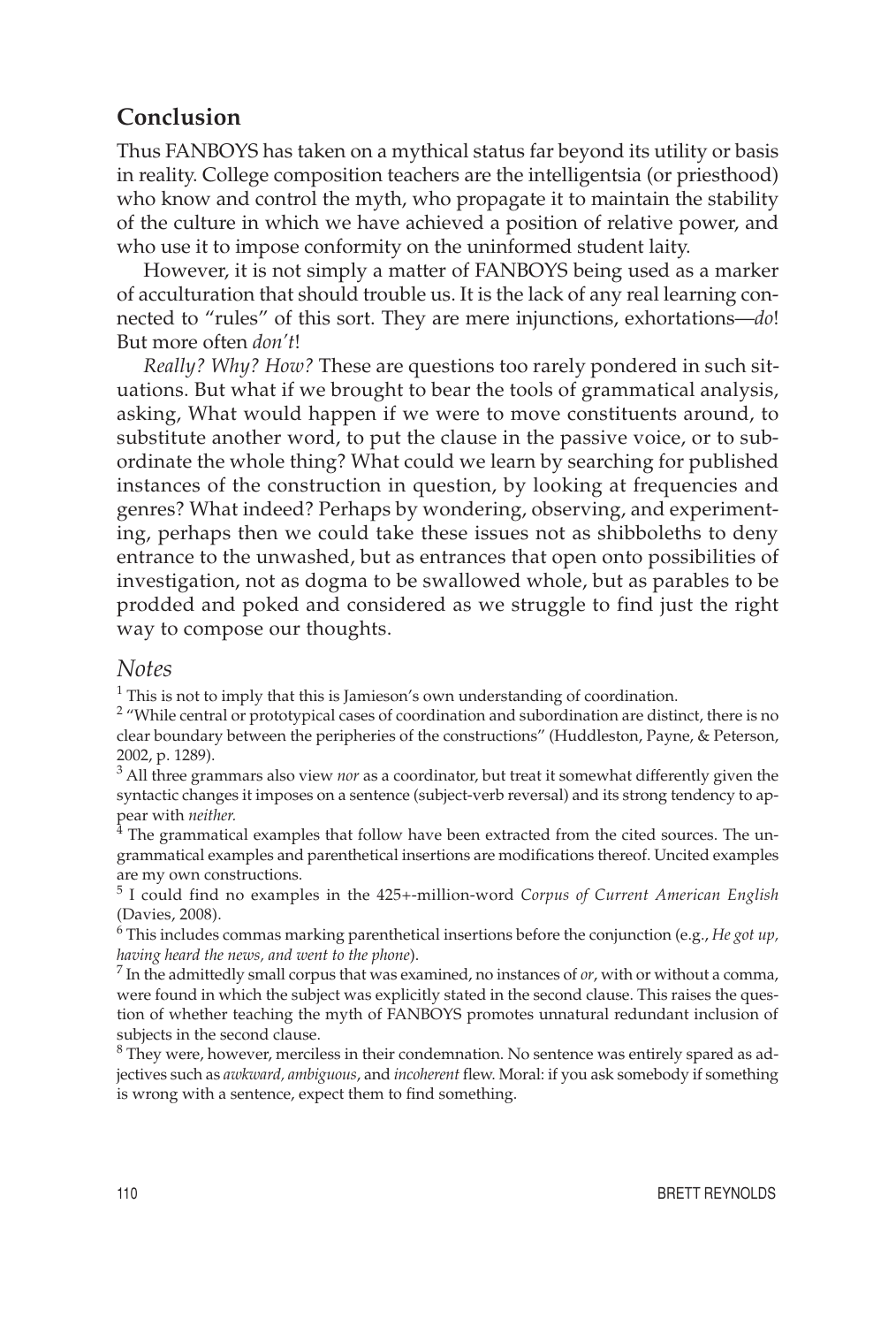$9$  In fact, as Truss (2004) observes of commas, "When it comes to improving the clarity of a sentence, you can nearly always argue that one should go in; you can nearly always argue that one should come out" (p. 80).

<sup>10</sup> Consider the change in meaning caused by the insertion of a comma before *and* in Karla Homolka's post-prison statement during a Radio-Canada interview, "I don't want people to think I am dangerous and I'm going to do something to their children" (CTV News, July 5, 2005).

#### *Acknowledgments*

I thank the following people for feedback on the article: Geoff Pullum, Franc Jamieson, Karen Golets Pancer, and Michael Reynolds. Any errors remaining are my own. Earlier versions of this article were presented at the 2007 TESL Ontario Conference, Toronto, and at the 2007 College Association for Language and Literacy Conference, Toronto.

### *The Author*

Brett Reynolds is a professor of EAP in the English Language Centre at Humber College Institute of Technology and Advanced Learning, Toronto.

#### *References*

- Baskerville, W.M., & Sewell, J.W. (1895). *An English grammar: For the use of high school, academy, and college classes.* New York: American Book Company.
- Bayraktar, M., Say, B., & Akman, V. (1998). An analysis of English punctuation: The Special case of comma. *International Journal of Corpus Linguistics, 3*, 33-57.
- Biber, D., Johansson, S., Leech, G., Conrad, S., & Finegan, E. (1999). *Longman grammar of spoken and written English.* Harlow, UK: Pearson Educational.
- CTV News Staff. (2005, July 5). *Homolka says: "I still haven't forgiven myself."* Available: http://www.ctv.ca/generic/WebSpecials/homolka/index.html
- Davies, M. (2008). *The corpus of contemporary American English (COCA): 425+ million words, 1990-2011.* Available: http://www.americancorpus.org
- DeLaune, S.C., & Ladner, P.K. (2002). *Fundamentals of nursing: Standards and practice.* Albany, NY: Thomson Delmar Learning.
- Ebert, R.J., Griffin, R.W., & Starke, F.A. (2003). *Business essentials* (3rd ed.). Toronto, ON: Pearson.
- Folse, K.S., Muchmore-Vokoun, A., & Vestri Solomon, E. (2004). *Great paragraphs* (2nd ed.). Boston, MA: Houghton Mifflin.

Greenbaum, S. (1996). *The Oxford English grammar.* Oxford, UK: Oxford University Press.

- Hagen, K. (2009). Comma fanboys. *Pollysyllabic.* Available: http://www.polysyllabic.com/?q=node/244
- Hopper, V.F., & Craig, R.P. (1986). *Barron's 1001 pitfalls in English grammar.* Hauppauge, NY: Barron's Educational Series.
- Huddleston, R.. Payne, J., & Peterson, P. (2002). Coordination and supplementation. In R. Huddleston & G.K. Pullum (Eds.), *The Cambridge grammar of the English language* (pp. 1273-1362). Cambridge, UK: Cambridge University Press.
- Huddleston, R., & Pullum, G.K. (2002). *The Cambridge grammar of the English language.* Cambridge, UK: Cambridge University Press.
- Kennedy-Isern, K. (2001). *The write path: Basics of paragraph writing.* Boston, MA: Heinle.
- Knoblauch, C.H., & Brannon, L. (1984). *Rhetorical traditions and the teaching of writing.* Upper Montclair, NJ: Boynton/Cook.
- Lori. (2008, July 29). Ups and downs [Web log message]. Available: http://bysongasaurus.wordpress.com/2008/07/29/ups-and-downs/
- Martin, H., & Waters, K. (2005). *Jazz: The first 100 years.* Boston, MA: Schirmer.